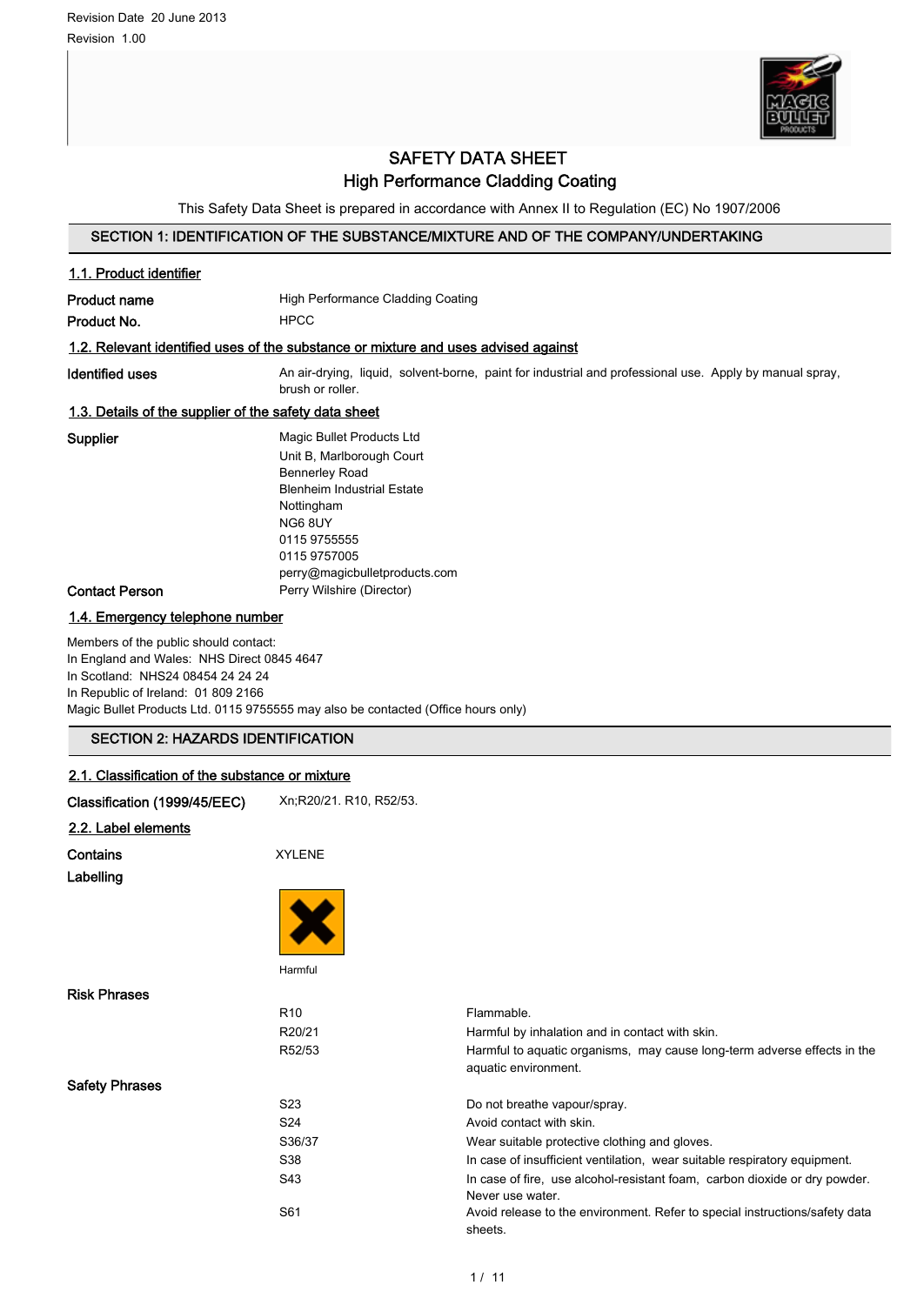## 2.3. Other hazards

This product does not contain any PBT or vPvB substances.

## SECTION 3: COMPOSITION/INFORMATION ON INGREDIENTS

## 3.2. Mixtures

| <b>XYLENE</b>                                                               |                   | $12.5 - 20%$                                    |
|-----------------------------------------------------------------------------|-------------------|-------------------------------------------------|
|                                                                             |                   |                                                 |
| CAS-No.: 1330-20-7                                                          | EC No.: 215-535-7 | Registration Number: 01-2119488216-32-xxx       |
| Classification (EC 1272/2008)<br>Flam. Liq. 3 - H226                        |                   | Classification (67/548/EEC)<br>R <sub>10</sub>  |
| Acute Tox. 4 - H312                                                         |                   | Xn;R20/21                                       |
| Acute Tox. 4 - H332<br>Skin Irrit. 2 - H315                                 |                   | Xi; R38                                         |
|                                                                             |                   |                                                 |
| 2-METHOXY-1-METHYLETHYL ACETATE                                             |                   | $5 - 10%$                                       |
| CAS-No.: 108-65-6                                                           | EC No.: 203-603-9 | Registration Number: 01-2119475791-29           |
| Classification (EC 1272/2008)<br>Flam. Liq. 3 - H226                        |                   | Classification (67/548/EEC)<br>R <sub>10</sub>  |
|                                                                             |                   |                                                 |
| MODIFIED ZINC ALUMINIUM PHOSPHATE                                           |                   | $5 - 10%$                                       |
|                                                                             |                   |                                                 |
| Classification (EC 1272/2008)<br>Aquatic Chronic 2 - H411                   |                   | Classification (67/548/EEC)<br>N;R51/53.        |
| SOLVENT NAPHTHA (PETROLEUM) LIGHT AROMATIC                                  |                   | $2.5 - 10%$                                     |
| CAS-No.: 64742-95-6                                                         | EC No.: 265-199-0 | Registration Number: 01-2119455851-35           |
| Classification (EC 1272/2008)                                               |                   | Classification (67/548/EEC)                     |
| Flam. Liq. 3 - H226                                                         |                   | Xn; R65.                                        |
| <b>EUH066</b><br>STOT Single 3 - H335, H336                                 |                   | Xi, R37.<br>N;R51/53.                           |
| Asp. Tox. 1 - H304                                                          |                   | R10, R66, R67.                                  |
| Aquatic Chronic 2 - H411                                                    |                   |                                                 |
| <b>ETHYLBENZENE</b>                                                         |                   | $1 - 5%$                                        |
| CAS-No.: 100-41-4                                                           | EC No.: 202-849-4 | Registration Number: 01-2119489370-35           |
| Classification (EC 1272/2008)<br>Flam. Liq. 2 - H225<br>Acute Tox. 4 - H332 |                   | Classification (67/548/EEC)<br>F; R11<br>Xn;R20 |
|                                                                             |                   |                                                 |
| <b>BUTYL ACETATE -norm</b>                                                  |                   | $1 - 5%$                                        |
| CAS-No.: 123-86-4                                                           | EC No.: 204-658-1 | Registration Number: 01-2119485493-29-xxxx      |
| Classification (EC 1272/2008)                                               |                   | Classification (67/548/EEC)                     |
| Flam. Liq. 3 - H226                                                         |                   | R <sub>10</sub>                                 |
| <b>EUH066</b><br>STOT Single 3 - H336                                       |                   | <b>R66</b><br><b>R67</b>                        |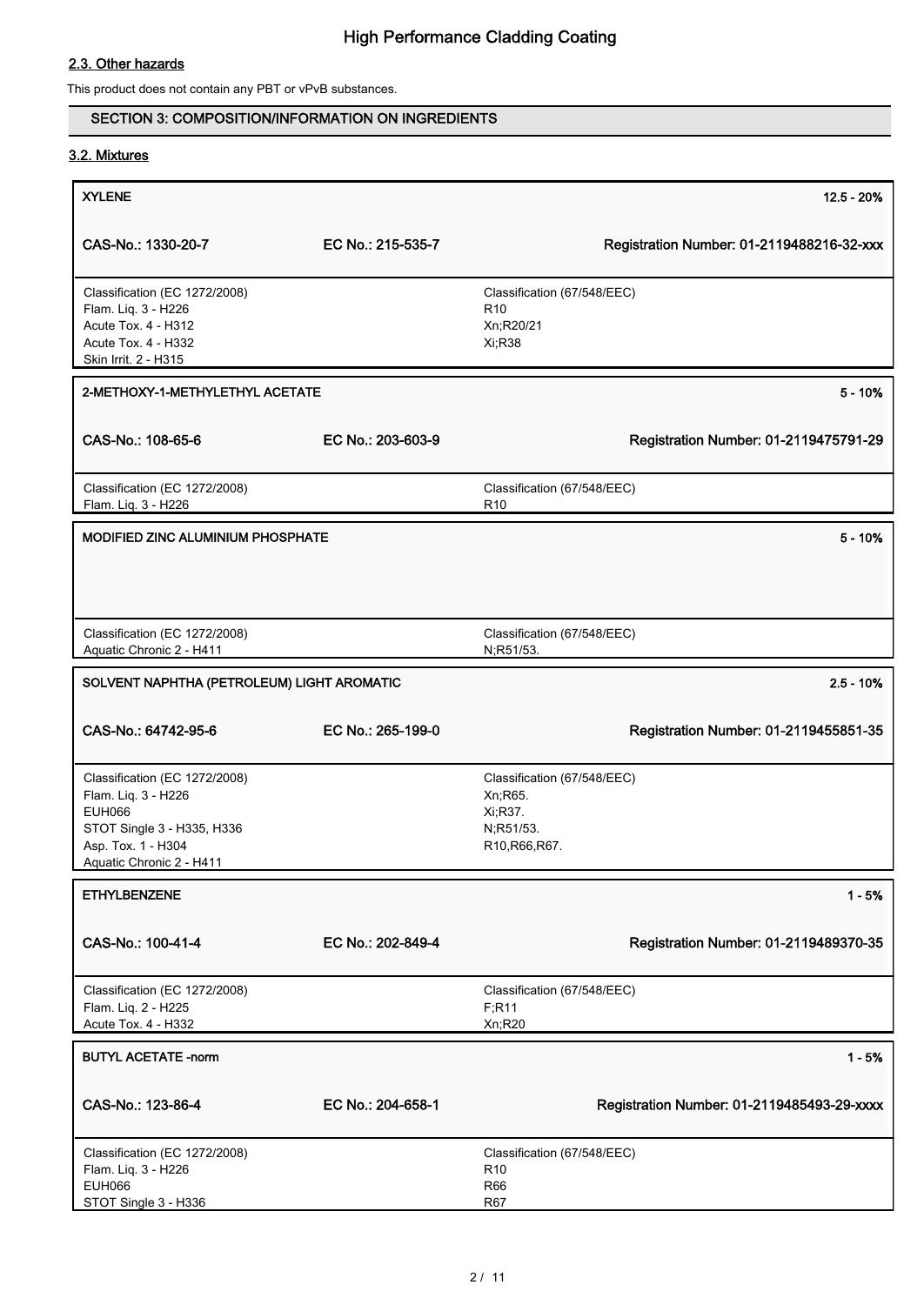| 1,2,4-TRIMETHYLBENZENE                                                                                                                                                         |                   | $1 - 5%$                                                                             |
|--------------------------------------------------------------------------------------------------------------------------------------------------------------------------------|-------------------|--------------------------------------------------------------------------------------|
| CAS-No.: 95-63-6                                                                                                                                                               | EC No.: 202-436-9 |                                                                                      |
| Classification (EC 1272/2008)<br>Flam. Liq. 3 - H226<br>Acute Tox. 4 - H332<br>Skin Irrit. 2 - H315<br>Eye Irrit. 2 - H319<br>STOT Single 3 - H335<br>Aquatic Chronic 2 - H411 |                   | Classification (67/548/EEC)<br>R <sub>10</sub><br>Xn;R20<br>Xi;R36/37/38<br>N;R51/53 |
| <b>MESITYLENE</b>                                                                                                                                                              |                   | $1 - 5%$                                                                             |
| CAS-No.: 108-67-8                                                                                                                                                              | EC No.: 203-604-4 |                                                                                      |
| Classification (EC 1272/2008)<br>Flam. Liq. 3 - H226<br>STOT Single 3 - H335<br>Aquatic Chronic 2 - H411                                                                       |                   | Classification (67/548/EEC)<br>R <sub>10</sub><br><b>Xi:R37</b><br>N;R51/53          |
| 99422018                                                                                                                                                                       |                   | $0.1 - 1%$                                                                           |
| <b>CAS-No.:</b>                                                                                                                                                                | EC No.: 907-495-0 | Registration Number: 01-2119545465-35-0000                                           |
| Classification (EC 1272/2008)<br>Aquatic Chronic 3 - H412                                                                                                                      |                   | Classification (67/548/EEC)<br>R52.                                                  |
| <b>CUMENE</b>                                                                                                                                                                  |                   | $0.1 - 1%$                                                                           |
| CAS-No.: 98-82-8                                                                                                                                                               | EC No.: 202-704-5 |                                                                                      |
| Classification (EC 1272/2008)<br>Flam. Liq. 3 - H226<br>STOT Single 3 - H335<br>Asp. Tox. 1 - H304<br>Aquatic Chronic 2 - H411                                                 |                   | Classification (67/548/EEC)<br>R <sub>10</sub><br>Xn;R65<br>Xi;R37<br>N;R51/53       |
| QUATERNARY AMMONIUM COMPOUNDS, COCOALKYLETHYLDIMETHYL, ET SULFATES                                                                                                             |                   | $0.1 - 1%$                                                                           |
| CAS-No.: 68308-64-5                                                                                                                                                            | EC No.: 269-662-8 |                                                                                      |
| Classification (EC 1272/2008)<br>Acute Tox. 4 - H302<br>Skin Corr. 1B - H314<br>Aquatic Acute 1 - H400<br>Aquatic Chronic 1 - H410                                             |                   | Classification (67/548/EEC)<br>Xn;R22.<br>C,R34.<br>N;R50/53.                        |
| <b>ZINC OXIDE</b>                                                                                                                                                              |                   | $0.1 - 1%$                                                                           |
| CAS-No.: 1314-13-2                                                                                                                                                             | EC No.: 215-222-5 |                                                                                      |
| Classification (EC 1272/2008)<br>Aquatic Acute 1 - H400                                                                                                                        |                   | Classification (67/548/EEC)<br>N;R50/53                                              |

The Full Text for all R-Phrases and Hazard Statements are Displayed in Section 16.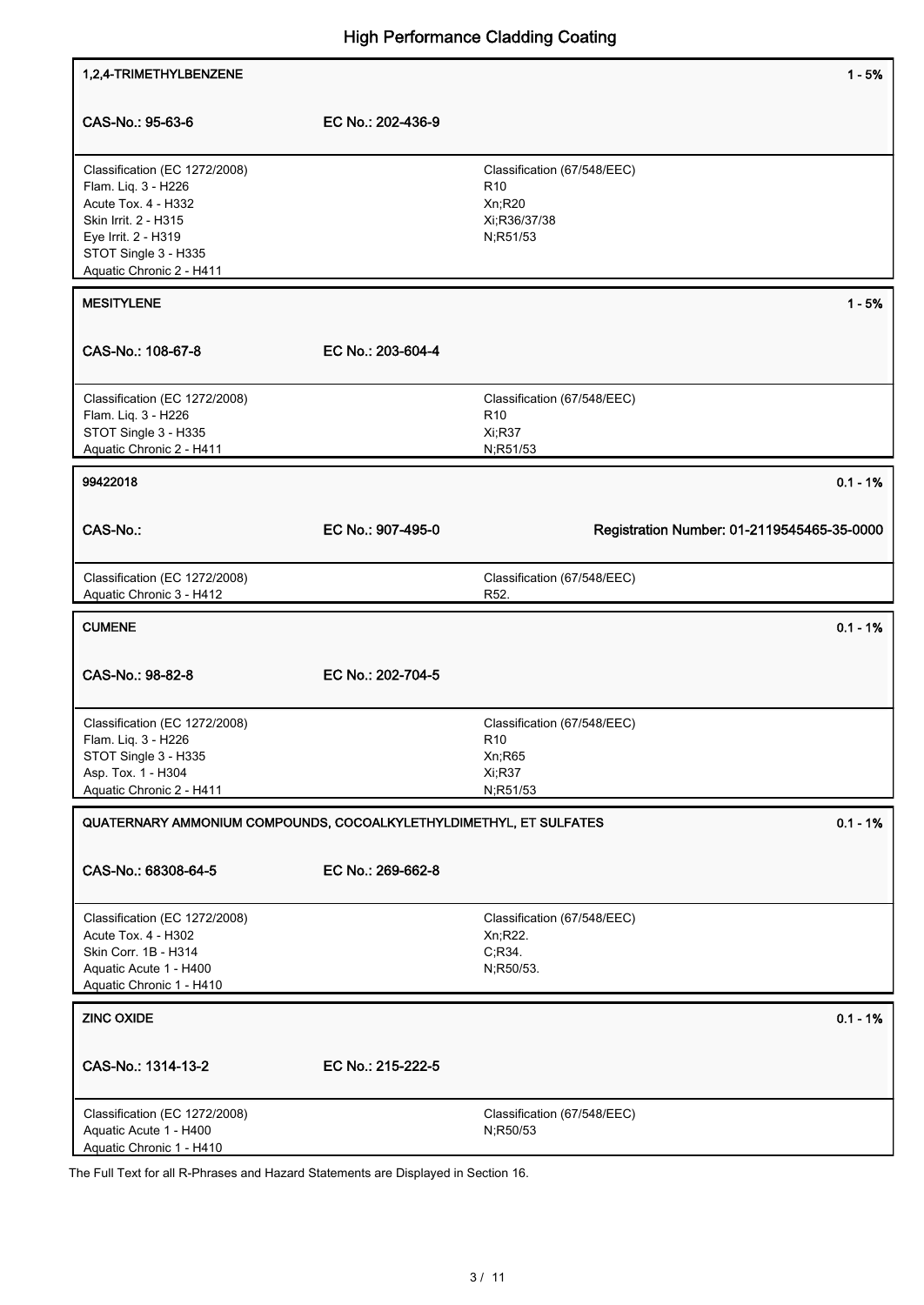## Ingredient notes

Substances presenting a health or environmental hazard within the meaning of the Dangerous Substances Directive 67/548/EEC or Regulation (EC) No. 1272/2008, assigned a Community workplace exposure limit, classified as PBT/vPvB or included in the Candidate List.

### Composition Comments

The data shown are in accordance with the latest EC Directives.

## SECTION 4: FIRST AID MEASURES

#### 4.1. Description of first aid measures

#### General information

In all cases of doubt, or when symptoms persist, seek medical attention.

Never give anything by mouth to an unconscious person.

If unconscious place in recovery position and seek medical advice.

#### Inhalation

Remove to fresh air, keep patient warm and at rest. If breathing is irregular or stopped, administer artificial respiration.

#### Ingestion

If accidentally swallowed rinse the mouth with plenty of water (only if the person is conscious) and obtain immediate medical attention. Keep at rest. Do NOT induce vomiting.

#### Skin contact

Remove contaminated clothing.

Wash skin thoroughly with soap and water or use recognised skin cleanser.

Do NOT use solvents or thinners.

#### Eye contact

Remove contact lenses, irrigate copiously with clean, fresh water, holding the eyelids apart for at least 10 minutes and seek immediate medical advice.

#### 4.2. Most important symptoms and effects, both acute and delayed

#### Inhalation.

In case of overexposure, organic solvents may depress the central nervous system causing dizziness and intoxication, and at very high concentrations unconsciousness and death.

#### Ingestion

Ingestion may cause nausea, diarrhoea and vomiting.

#### Skin contact

Prolonged or repeated contact with skin may cause soreness, irritation or dry skin due to a defatting action.

#### Eye contact

The liquid splashed in the eyes may cause irritation and reversible damage.

### 4.3. Indication of any immediate medical attention and special treatment needed

See above.

### SECTION 5: FIREFIGHTING MEASURES

### 5.1. Extinguishing media

### Extinguishing media

recommended: alcohol resistant foam, CO2, powders, water spray/mist

## Unsuitable extinguishing media

Do not use water jet as an extinguisher, as this will spread the fire.

## 5.2. Special hazards arising from the substance or mixture

Unusual Fire & Explosion Hazards

Fire will produce dense black smoke. Exposure to decomposition products may cause a health hazard. Appropriate breathing apparatus may be required.

### 5.3. Advice for firefighters

### Special Fire Fighting Procedures

Cool closed containers exposed to fire with water.

Do not allow run-off from fire fighting to enter drains or water courses.

## Protective equipment for fire-figthers

Self contained breathing apparatus and full protective clothing must be worn in case of fire.

## SECTION 6: ACCIDENTAL RELEASE MEASURES

#### 6.1. Personal precautions, protective equipment and emergency procedures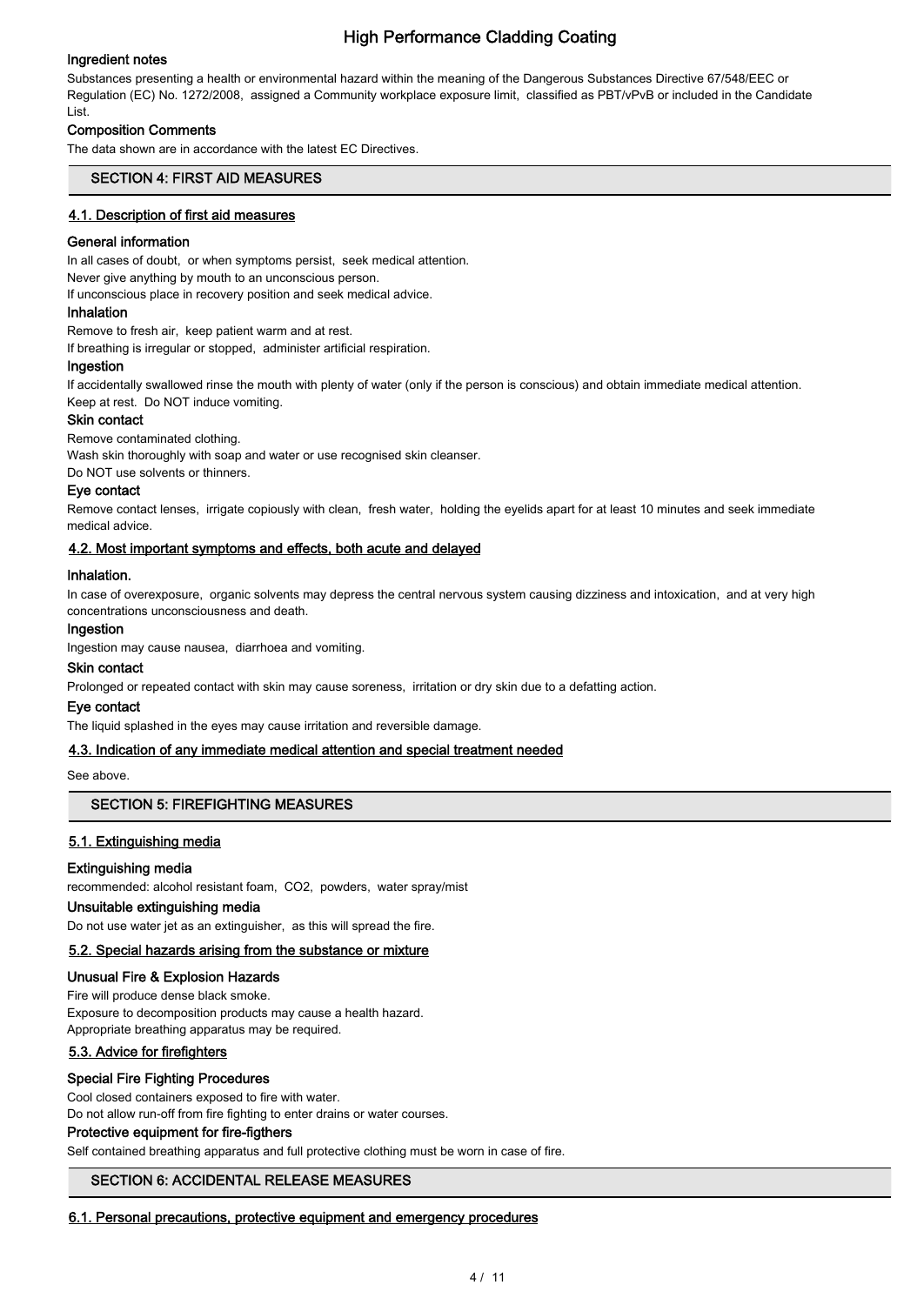Exclude non-essential personnel. Exclude sources of ignition and ventilate the area. Avoid breathing vapours.

Refer to protective measures listed in sections 7 and 8.

## 6.2. Environmental precautions

Do not allow to enter drains or watercourses.

If the product contaminates lakes, rivers or sewage, inform appropriate authorities in accordance with local regulations. Vapours are heavier than air. They will spread along the ground and collect in low or confined areas (sewers, basements, tanks).

### 6.3. Methods and material for containment and cleaning up

Contain and collect spillage with non-combustible absorbent materials, e.g. sand, earth, vermiculite, diatomaceous earth and place in container for disposal according to local regulations (see section 13).

Clean preferably with a detergent - avoid use of solvents.

### 6.4. Reference to other sections

See Section 12 for additional ecological information.

## SECTION 7: HANDLING AND STORAGE

### 7.1. Precautions for safe handling

The Manual Handling Operations Regulations may apply to the handling of containers of this product.

To assist employers, the following method of calculating the weight for any pack size is given. Take the pack size volume in litres and multiply this figure by the specific gravity value given in Section 9. This will give the net weight of the coating in kilograms. Allowance will then have to be made for the immediate packaging to give an approximate gross weight.

Prevent the creation of flammable or explosive concentrations of vapour in air and avoid vapour concentration higher than the occupational exposure limits.

In addition, the product should only be used in areas from which all naked lights and other sources of ignition have been excluded. Electrical equipment should be protected to the appropriate standard.

Mixture may charge electrostatically: always use earthing leads when transferring from one container to another.

Operators should wear anti-static footwear and clothing and floors should be of the conducting type.

Isolate from sources of heat, sparks and open flame.

Non-sparking tools should be used.

Avoid skin and eye contact.

Avoid the inhalation of dust, particulates and spray mist arising from the application of this mixture.

Avoid inhalation of dust from sanding.

Smoking, eating and drinking should be prohibited in application area.

For personal protection see Section 8.

Never use pressure to empty: container is not a pressure vessel.

Always keep in containers of same material as the original one.

Comply with the health and safety at work laws.

Do not allow to enter drains or water courses.

Wash hands before eating and before leaving the site.

Remove contaminated clothing and protective equipment before entering eating areas.

Information on fire and explosion protection.

Vapours are heavier than air and may spread along floors.

Vapours may form explosive mixtures with air.

When operators, whether spraying or not, have to work inside the spray booth, ventilation is unlikely to be sufficient to control particulates and solvent vapour in all cases. In such circumstances they should wear a compressed air-fed respirator during the spraying process and until such time as the particulates and solvent vapour concentration has fallen below the exposure limits.

## 7.2. Conditions for safe storage, including any incompatibilities

Store in accordance with the Dangerous Substances and Explosive Atmospheres Regulations (DSEAR). The requirements are given in the HSE Approved Code of Practice and Guidance, Storage of Dangerous Substances: DSEAR.

The principles contained in the HSE guidance note Chemical Warehousing: The Storage of Packaged Dangerous Substances, should be observed when storing this product.

Notes on joint storage.

Store away from oxidising agents, from strongly alkaline and strongly acid materials.

Additional information on storage conditions

Observe label precautions.

Store between 5 and 25 °C in a dry, well ventilated place away from sources of heat and direct sunlight.

Keep container tightly closed.

Keep away from sources of ignition.

No smoking.

Prevent unauthorised access.

Containers which are opened must be carefully resealed and kept upright to prevent leakage.

## 7.3. Specific end use(s)

The identified uses for this product are detailed in Section 1.2.

### SECTION 8: EXPOSURE CONTROLS/PERSONAL PROTECTION

### 8.1. Control parameters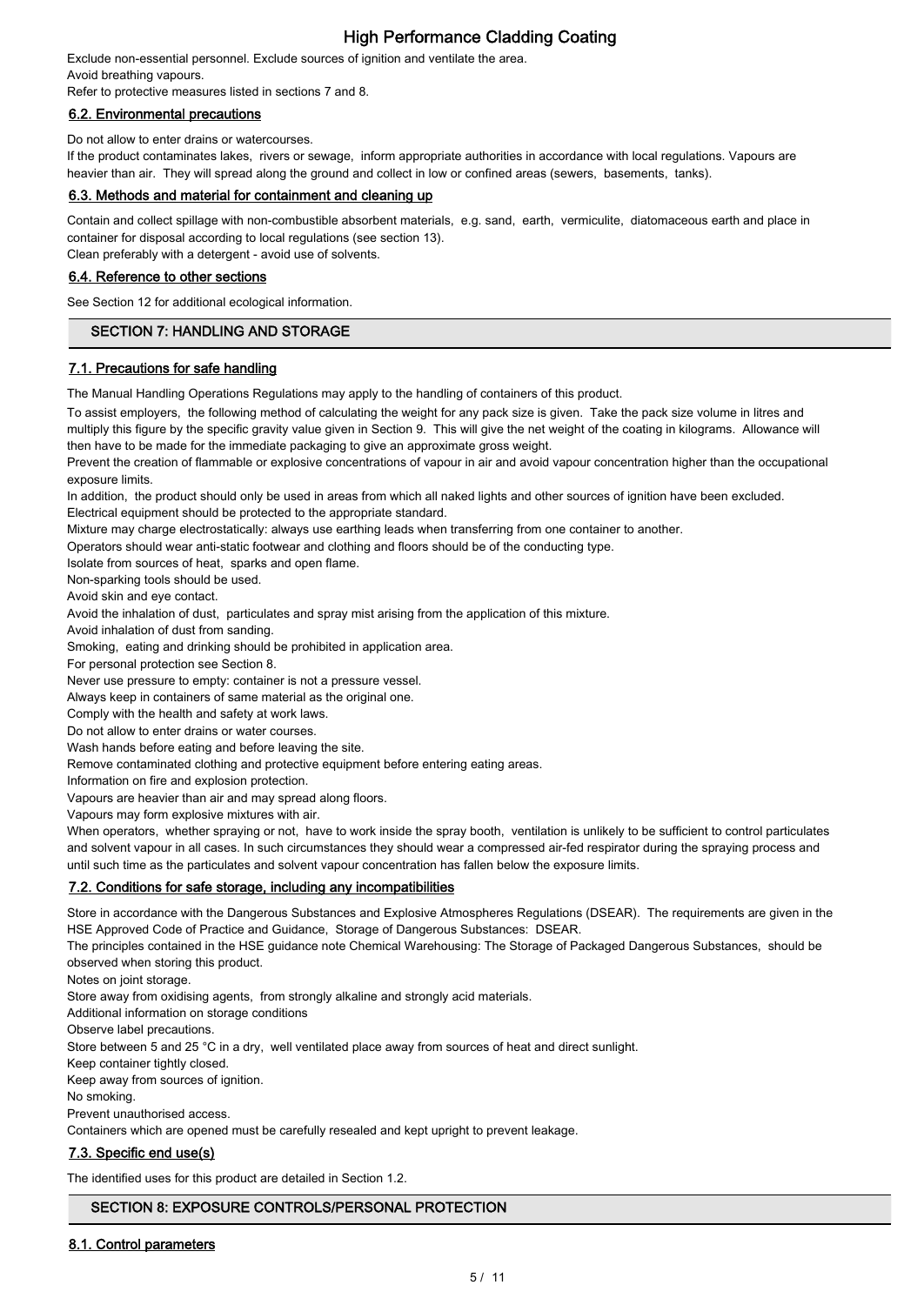| Name                                                 | <b>STD</b> |            | TWA - 8 Hrs             |                | STEL - 15 Min    | <b>Notes</b> |
|------------------------------------------------------|------------|------------|-------------------------|----------------|------------------|--------------|
| 1,2,4-TRIMETHYLBENZENE                               | WEL        | 25 ppm     | $125$ mg/m $3$          |                |                  |              |
| 2-METHOXY-1-METHYLETHYL ACETATE                      | <b>WEL</b> | 50 ppm(Sk) | 274<br>mg/m3(Sk)        | 100<br>ppm(Sk) | 548<br>mg/m3(Sk) |              |
| 99422018                                             | WEL        |            | 10 $mg/m3$<br>resp.dust |                |                  |              |
| <b>IBUTYL ACETATE -norm</b>                          | <b>WEL</b> | 150 ppm    | 724 mg/m3               | 200 ppm        | 966 mg/m3        |              |
| <b>ICUMENE</b>                                       | WEL        | 25 ppm     | $125$ mg/m $3$          | 50 ppm         | 250 mg/m3        | Sk           |
| <b>IETHYLBENZENE</b>                                 | <b>WEL</b> | 100 ppm    | 441 mg/m3               | 125 ppm        | 552 mg/m3        | Sk           |
| SOLVENT NAPHTHA (PETROLEUM) LIGHT<br><b>AROMATIC</b> | <b>SUP</b> | 25 ppm     | 120 mg/m3               |                |                  |              |
| IXYLENE                                              | WEL        | 50 ppm     | $220$ mg/m $3$          | $100$ ppm      | 441 mg/m3        | Sk           |

WEL = Workplace Exposure Limit.

Sk = Can be absorbed through skin.

#### Ingredient Comments

According to EH40 - List of approved workplace exposure limits. For dust the 8 hour TWA's are:- Respirable dust 4 mg/cu.m (WEL)

Total inhalable dust 10 mg/cu.m (WEL)

## Biological Limit Values

Xylene:- 650 mmol methyl hippuric acid/mol creatinine in urine Post shift sampling time

8.2. Exposure controls

## Protective equipment



#### Process conditions

Provide eyewash station.

## Engineering measures

Provide adequate ventilation. Where reasonably practicable this should be achieved by the use of local exhaust ventilation and good general extraction.

If local exhaust ventilation and good general extraction are not sufficient to maintain concentrations of solvent vapour below the OEL, suitable respiratory protection must be worn.

 Dry sanding, flame cutting and/or welding of the dry paint film may give rise to dust and/or hazardous fumes. Wet sanding should be used wherever possible. If exposure cannot be avoided by the provision of local exhaust ventilation, suitable respiratory protective equipment should be used.

See Respiratory Equipment below.

#### Respiratory equipment

Air-fed protective respiratory equipment should be worn by spray operators even when good ventilation is provided.

In other operations, if local exhaust ventilation and good general extraction are not sufficient to maintain concentrations of particulates and solvent vapour below the OEL, suitable respiratory protection must be worn.

#### Hand protection

There is no one glove material or combination of materials that will give unlimited resistance to any individual or combination of chemicals. For prolonged or repeated handling, use chemically resistant gloves made of Viton.

The breakthrough time must be greater than the end use time of the product.

The instructions and information provided by the glove manufacturer on use, storage, maintenance and replacement must be followed. Gloves should be replaced regularly and if there is any sign of damage to the glove material. Always ensure that gloves are free from defects and that they are stored and used correctly.

The performance and effectiveness of the glove may be reduced by physical/chemical damage and poor maintenance.

Barrier creams may help to protect the exposed areas of the skin, they should however not be applied once exposure has occurred.

#### Eye protection

Use safety eyewear designed to protect against splash of liquids.

#### Other Protection

Wear appropriate clothing to prevent any possibility of skin contact.

#### Hygiene measures

DO NOT SMOKE IN WORK AREA! Wash at the end of each work shift and before eating, smoking and using the toilet. Promptly remove any clothing that becomes contaminated. Use appropriate skin cream to prevent drying of skin. When using do not eat, drink or smoke.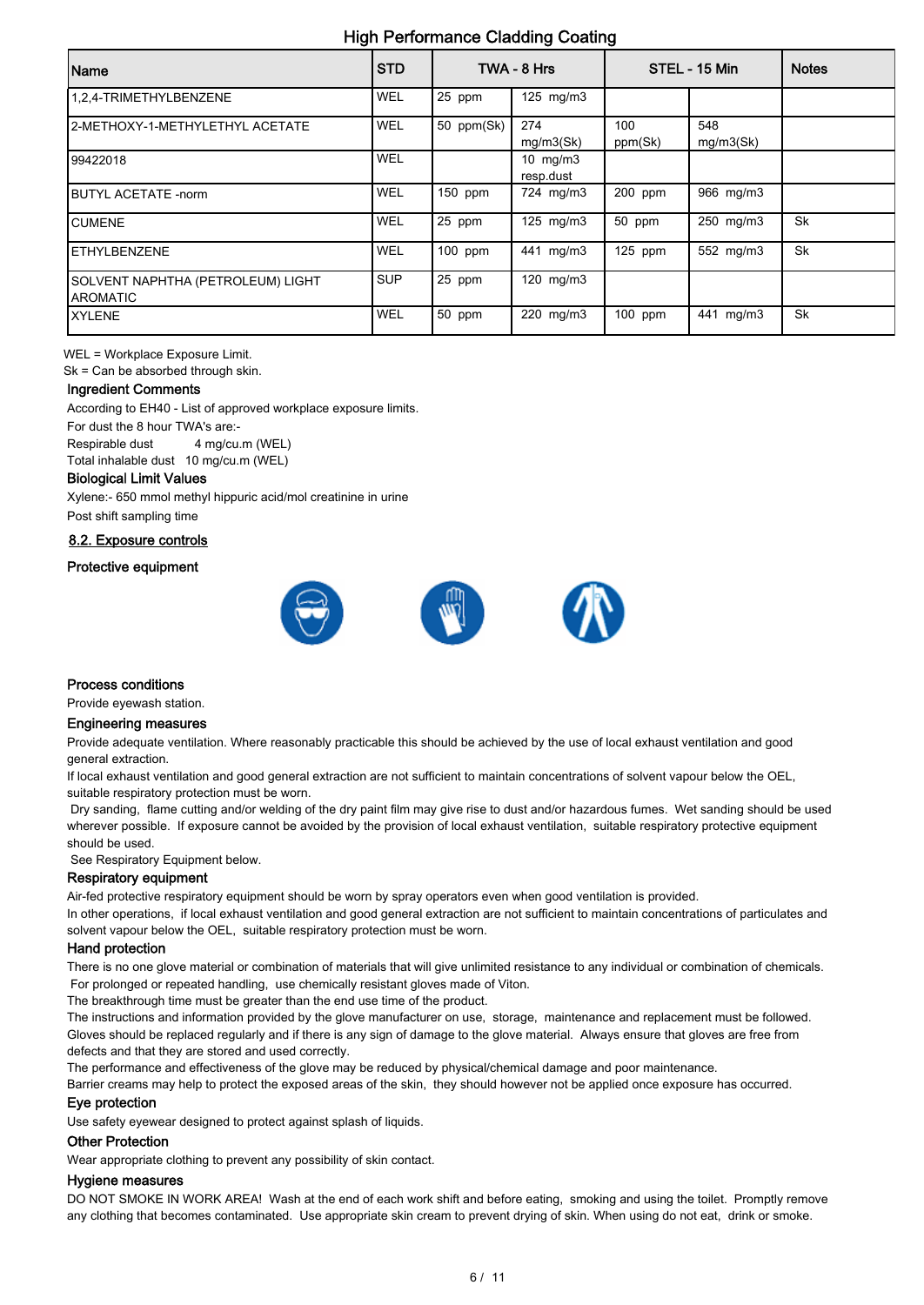### Skin protection

## High Performance Cladding Coating

Personnel should wear anti-static clothing made of natural fibre or of high temperature resistant synthetic fibre.

#### Environmental Exposure Controls

Refer to the Environmental Protection Act and the Control of Pollution Act. Do not allow to enter drains or water courses.

## SECTION 9: PHYSICAL AND CHEMICAL PROPERTIES

#### 9.1. Information on basic physical and chemical properties

| Appearance                                 | Viscous liquid.                         |
|--------------------------------------------|-----------------------------------------|
| Colour                                     | Various                                 |
| Odour                                      | Aromatic hydrocarbons.                  |
| Solubility                                 | Immiscible with water                   |
| Initial boiling point and boiling<br>range | 137 - 180°C 760 mm Hg                   |
| Melting point (°C)                         | $-24^{\circ}$ C                         |
| <b>Relative density</b>                    | 1.35 - 1.45 @ 20°C                      |
| Vapour density (air=1)                     | Heavier than air                        |
| Vapour pressure                            | $0.67$ kPa $21^{\circ}$ C               |
| pH-Value, Conc. Solution                   |                                         |
| Not determined.                            |                                         |
| <b>Viscosity</b>                           | 4.0 - 5.0 poise Rotothinner @ 20°C      |
| Flash point (°C)                           | 23 - 32°C Sh CC (Setaflash closed cup). |
| Auto Ignition Temperature (°C)             | 465 - 525°C                             |
| Flammability Limit - Lower(%)              | 0.6                                     |
| Flammability Limit - Upper(%)              | 10.8                                    |
| 9.2. Other information                     |                                         |
| <b>Volatile Organic Compound</b><br>(VOC)  | 490 - 500 g/litre                       |
| <b>Volatile Organic Compound</b><br>(VOC)  | 35 - 37 g/100 g                         |

SECTION 10: STABILITY AND REACTIVITY

#### 10.1. Reactivity

Stable under recommended storage and handling conditions (see section 7). When exposed to high temperatures may produce hazardous decomposition products.

#### 10.2. Chemical stability

Stable under recommended storage and handling conditions (see section 7). In a fire, hazardous decomposition products may be produced.

#### 10.3. Possibility of hazardous reactions

Fire will produce dense black smoke. Exposure to decomposition products may cause a health hazard. Appropriate breathing apparatus may be required.

#### 10.4. Conditions to avoid

Avoid heat, flames and other sources of ignition.

#### 10.5. Incompatible materials

#### Materials To Avoid

Keep away from oxidising agents, strongly alkaline and strongly acid materials in order to avoid exothermic reactions

#### 10.6. Hazardous decomposition products

such as carbon monoxide and dioxide, smoke, oxides of nitrogen etc.

### SECTION 11: TOXICOLOGICAL INFORMATION

#### 11.1. Information on toxicological effects

#### General information

There are no data available on the mixture itself.

 The mixture has been assessed following the conventional method of the Dangerous Preparations Directive 1999/45/EC and classified for toxicological hazards accordingly. See sections 2 and 3 for details.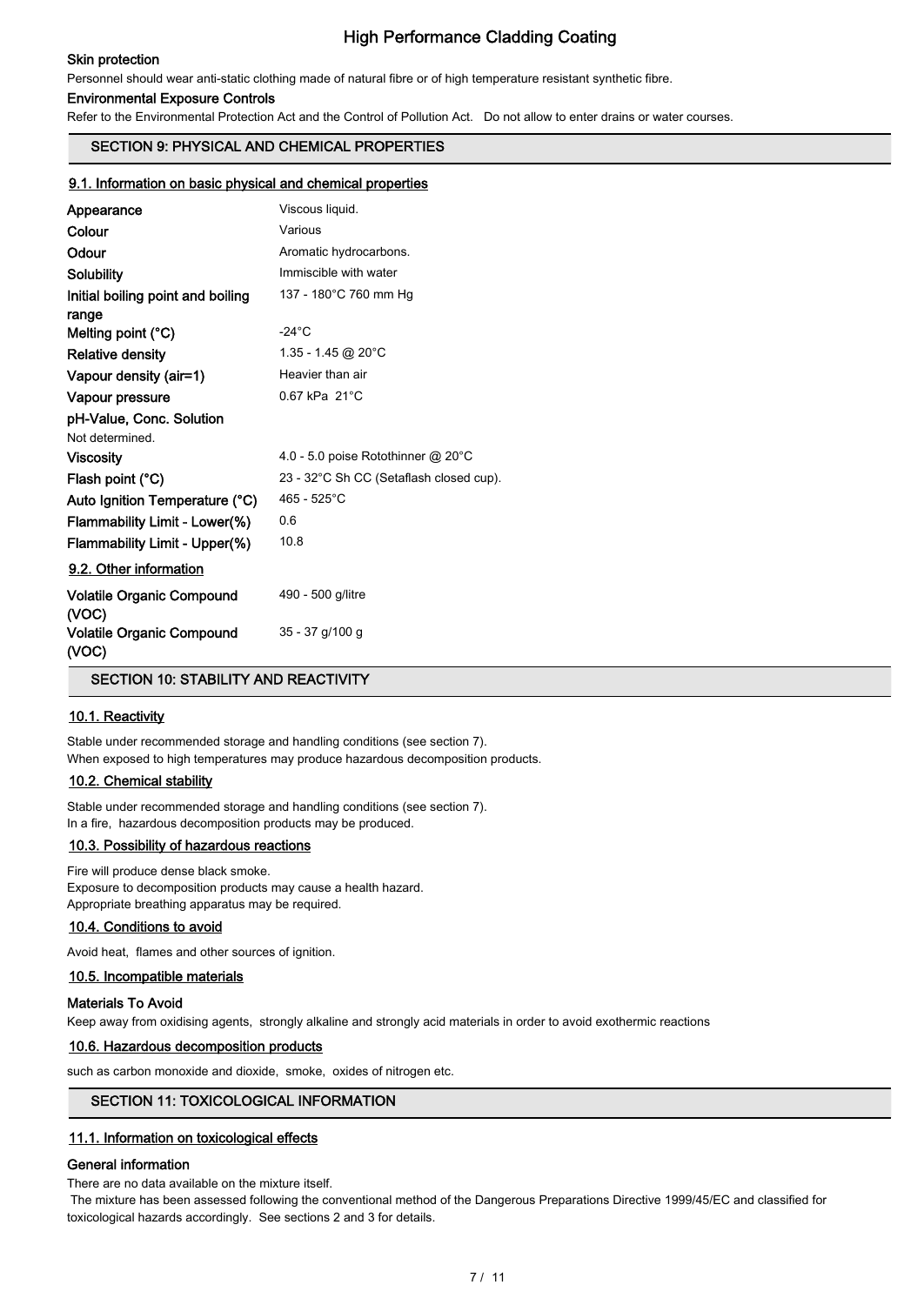#### Inhalation

Exposure to component solvents vapours concentration in excess of the stated occupational exposure limit may result in adverse health effects such as mucous membrane and respiratory system irritation and adverse effects on kidney, liver and central nervous system.

#### Ingestion

Ingestion may cause nausea, diarrhoea and vomiting.

#### Skin contact

Repeated or prolonged contact with the mixture may cause removal of natural fat from the skin resulting in non-allergic contact dermatitis and absorption through the skin.

#### Eye contact

Irritating and may cause redness and pain. The liquid splashed in the eyes may cause irritation and reversible damage.

#### Route of entry

This takes into account, where known, delayed and immediate effects and also chronic effects of components from short-term and long-term exposure by oral, inhalation and dermal routes of exposure and eye contact.

#### Medical Symptoms

Symptoms and signs include headache, dizziness, fatigue, muscular weakness, drowsiness and in extreme cases, loss of consciousness.

Solvents may cause some of the above effects by absorption through the skin.

| <b>Name</b>          | <b>XYLENE</b>             |
|----------------------|---------------------------|
| Toxic Dose 1 - LD 50 | >4300 mg/kg (oral rat)    |
| Toxic Dose 2 - LD 50 | >4400 mg/kg (ipr-rat)     |
| Toxic Conc. - LC 50  | $>27.6$ mg/l/4h (inh-rat) |

#### SECTION 12: ECOLOGICAL INFORMATION

#### **Ecotoxicity**

The mixture has been assessed following the conventional method of the Dangerous Preparations Directive 1999/45/EC and is classified for eco-toxicological properties accordingly. See Sections 2 and 3 for details.

#### 12.1. Toxicity

#### Acute Fish Toxicity

There is no toxicity data for this product.

#### 12.2. Persistence and degradability

#### **Degradability**

There are no data on the degradability of this product.

#### 12.3. Bioaccumulative potential

#### Bioaccumulative potential

No data available on bioaccumulation.

#### 12.4. Mobility in soil

#### Mobility:

There is no data on the mobility of the product.

### 12.5. Results of PBT and vPvB assessment

This product does not contain any PBT or vPvB substances.

#### 12.6. Other adverse effects

Not determined.

#### SECTION 13: DISPOSAL CONSIDERATIONS

### General information

Do not allow to enter drains or water courses.

## 13.1. Waste treatment methods

Waste and emptied containers are controlled wastes and should be disposed of in accordance with The Environment Protection (Duty of Care) Regulations" (in England, Scotland, Wales) or The Controlled Waste (Duty of Care) Regulations (in Northern Ireland).

## Waste Class

The European Waste Catalogue classification of this product, when disposed of as waste is:

Waste Code: Name of Waste (according to Directive 2000/532/EC):

08 01 11 Waste paint and varnish containing organic solvents or other dangerous substances

If this product is mixed with other wastes, the original waste product code may no longer apply and the appropriate code should be assigned.

For further information contact your local waste authority.

Using information provided in this safety data sheet, advice should be obtained from the local waste authority on the classification of empty containers.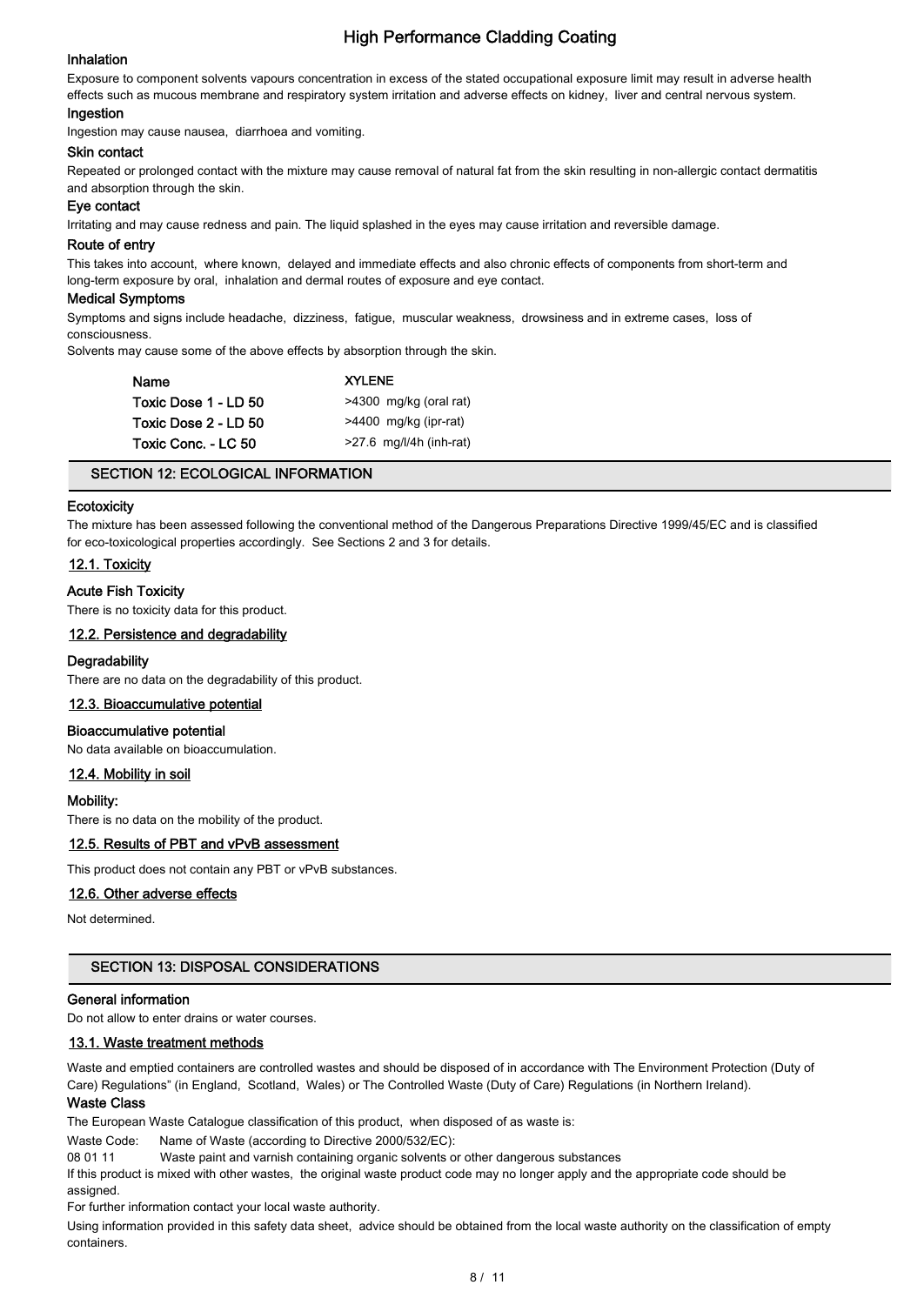Empty containers must be scrapped or reconditioned.

Dispose of empty containers contaminated by the product in accordance with local or national legal provisions.

| <b>SECTION 14: TRANSPORT INFORMATION</b> |                                                                                                                                                                                                                                                                                                                                         |  |  |
|------------------------------------------|-----------------------------------------------------------------------------------------------------------------------------------------------------------------------------------------------------------------------------------------------------------------------------------------------------------------------------------------|--|--|
| <b>Road Transport Notes</b>              | VISCOUS FLAMMABLE LIQUID DEROGATION<br>In pack sizes less than 450 litres, under the terms of 2.2.3.1.5, this product is not subject to the<br>provisions of ADR. These provisions do not apply to air transport.                                                                                                                       |  |  |
| Sea Transport Notes                      | VISCOUS FLAMMABLE LIQUID DEROGATION:<br>In pack sizes up to and including 30 litres, under the terms of 2.3.2.5, this product is not subject to the<br>packaging, labelling and marking requirements of the IMDG Code, but both full documentation and<br>placarding of cargo transport units is still required.                        |  |  |
| <b>Air Transport Notes</b>               | VISCOUS FLAMMABLE LIQUID DEROGATION:<br>The "viscosity exemption" provision does not apply to air transport. The information provided in this<br>section may not be valid for transport by Air. Please call the number in section 1 of this safety data sheet<br>to obtain more information about the transport of this product by air. |  |  |
| 14.1. UN number                          |                                                                                                                                                                                                                                                                                                                                         |  |  |
| <b>UN 1263</b>                           |                                                                                                                                                                                                                                                                                                                                         |  |  |
| 14.2. UN proper shipping name            |                                                                                                                                                                                                                                                                                                                                         |  |  |
| <b>PAINT</b>                             |                                                                                                                                                                                                                                                                                                                                         |  |  |
| 14.3. Transport hazard class(es)         |                                                                                                                                                                                                                                                                                                                                         |  |  |

3

# ADR Label No. 3

## Transport Labels



## 14.4. Packing group

PG III

### 14.5. Environmental hazards

#### Environmentally Hazardous Substance/Marine Pollutant No.

## 14.6. Special precautions for user

Transport within the user's premises: always transport in closed containers that are upright and secure. Ensure that persons transporting the product know what to do in the event of accident or spillage.

EMS F-E, S-E Tunnel Restriction Code (D/E)

## 14.7. Transport in bulk according to Annex II of MARPOL73/78 and the IBC Code

Not relevant

## SECTION 15: REGULATORY INFORMATION

## 15.1. Safety, health and environmental regulations/legislation specific for the substance or mixture

### Uk Regulatory References

The provisions of the Health and Safety at Work etc. Act and the Control of Substances Hazardous to Health Regulations apply to the use of this product at work.

The information contained in this safety data sheet does not constitute the users own assessment of workplace risks as required by other health and safety legislation.

### Environmental Listing

The Environmental Protection (Duty of Care) Regulations 1992 (SI 1992:2839), TSO.

Hazardous Waste Regulations 2005 (SI 2005:894) and amendments

## Statutory Instruments

The Control of Substances Hazardous to Health Regulations 2002(SI 2002:1689) and amendments.

The Dangerous Substances & Explosive Atmospheres Regulations 2002(SI 2002:2776).

The Manual Handling Operations Regulations 1992, (SI 1992:2793)and amendment, The Stationery Office.

The Chemicals (Hazard Information and Packaging for Supply) Regulations 2009 (S.I 2009 No. 716).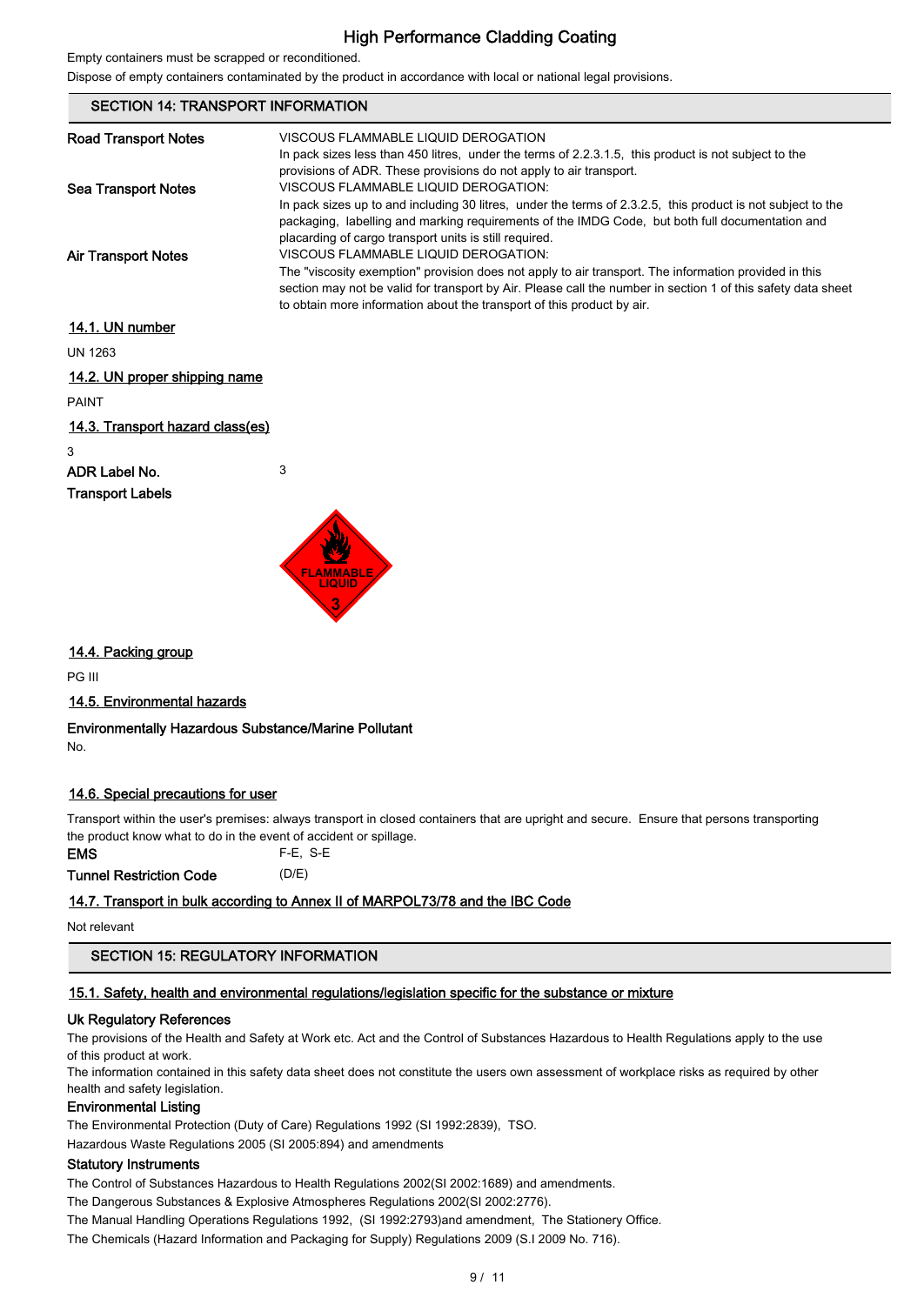## Approved Code Of Practice

Control of Substances Hazardous to Health (Fifth Edition) (HSE Books L5) Storage of Dangerous Substances (2003) (HSE Books L135)

Dangerous Substances and Explosive Atmospheres Regulations 2002, (HSE Books L138)

#### Guidance Notes

The Approved Classification and Labelling Guide, 6th edition.

COSHH Essentials: easy steps to control chemicals, HSG 193. HSE books. Control Guidance Sheets, which may be relevant to the particular conditions of use, can also be found in this publication.

Chemical Warehousing: Storage of Flammable Liquids in Containers(HSG51), HSE Books.

Storage: Packaged Dangerous Substances HSG71, HSE.

A Guide to Working with Solvents (INDG 272), HSE.

Spraying of Flammable Liquids HSG178

Workplace Exposure Limits EH40.

Best Practice Guideline 5 "Safe Use of Gloves (June 2010) published by the European Solvents Industry Group (ESIG) available at www.esig.org/en/library/publications/best-practice-guides

#### EU Legislation

Regulation (EC) No 1907/2006 of the European Parliament and of the Council of 18 December 2006 concerning the Registration, Evaluation, Authorisation and Restriction of Chemicals (REACH), establishing a European Chemicals Agency, amending Directive 1999/45/EC and repealing Council Regulation (EEC) No 793/93 and Commission Regulation (EC) No 1488/94 as well as Council Directive 76/769/EEC and Commission Directives 91/155/EEC, 93/67/EEC, 93/105/EC and 2000/21/EC, including amendments. Regulation (EC) No 1272/2008 of the European Parliament and of the Council of 16 December 2008 on classification, labelling and packaging of substances and mixtures, amending and repealing Directives 67/548/EEC and 1999/45/EC, and amending Regulation (EC) No 1907/2006 with amendments.

#### National Regulations

Workplace Exposure Limits 2005 (EH40)

#### 15.2. Chemical Safety Assessment

No chemical safety assessment has been carried out for this product by the supplier..

#### 15.3 Paints Directive 2004/42/EC

VOC Content: EU limit for this product (Cat A/i) is: 500 g/litre This product contains maximum 500 g/litre VOC.

## SECTION 16: OTHER INFORMATION

#### General information

The product should not be used for purposes other than those shown in Section 1.

| <b>Product Steward</b>                                                                           |
|--------------------------------------------------------------------------------------------------|
| 20 June 2013                                                                                     |
| 1.00                                                                                             |
|                                                                                                  |
| Causes burns.                                                                                    |
| Flammable.                                                                                       |
| Harmful by inhalation and in contact with skin.                                                  |
| Harmful by inhalation.                                                                           |
| Harmful if swallowed.                                                                            |
| Harmful to aquatic organisms.                                                                    |
| Harmful: may cause lung damage if swallowed.                                                     |
| Highly flammable                                                                                 |
| Irritating to eyes, respiratory system and skin.                                                 |
| Irritating to respiratory system.                                                                |
| Irritating to skin.                                                                              |
| Repeated exposure may cause skin dryness or cracking.                                            |
| Toxic to aquatic organisms, may cause long-term adverse effects in the aquatic environment.      |
| Vapours may cause drowsiness and dizziness.                                                      |
| Very toxic to aquatic organisms, may cause long-term adverse effects in the aquatic environment. |
|                                                                                                  |